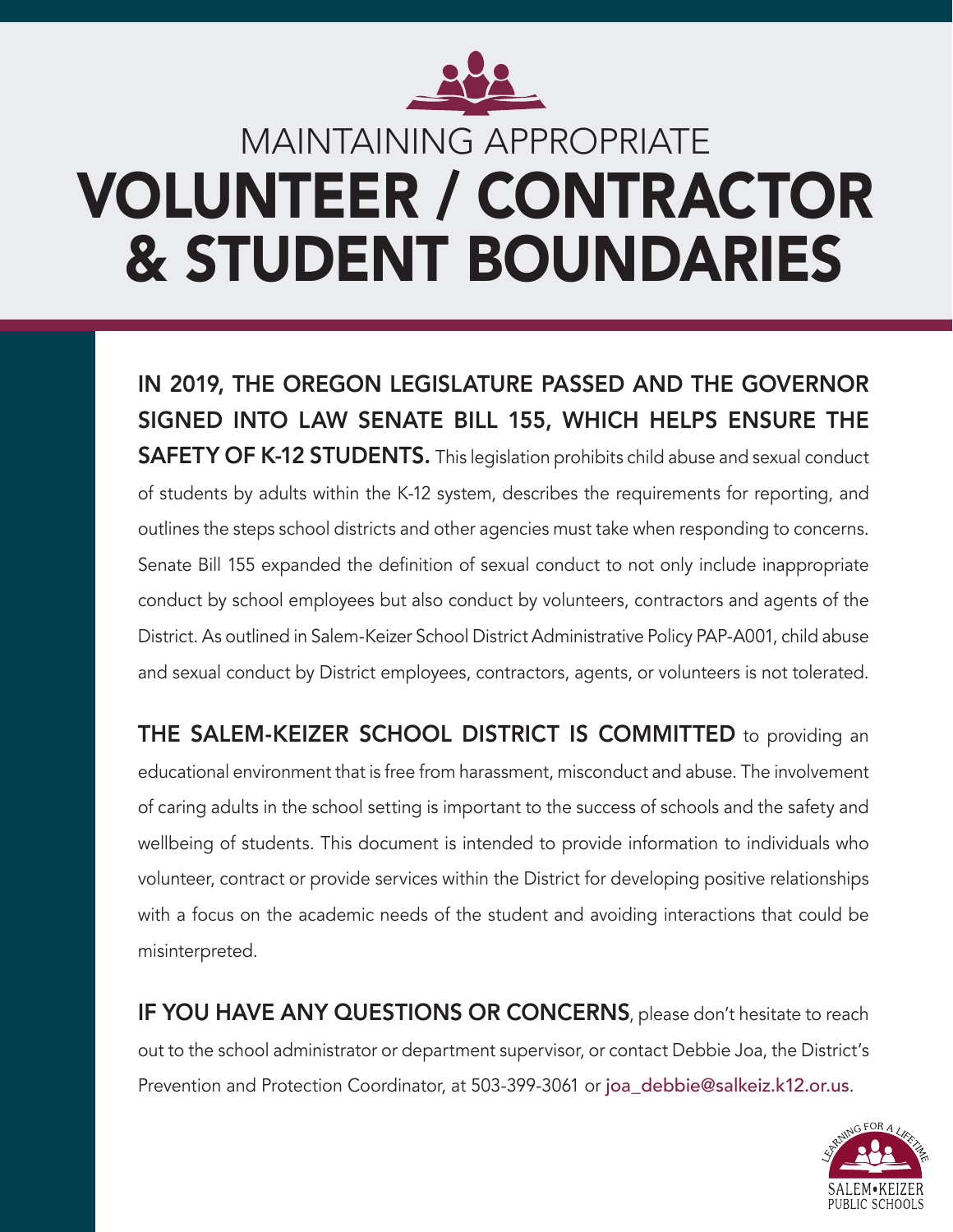#### MAINTAINING APPROPRIATE VOLUNTEER /CONTRACTOR AND STUDENT BOUNDARIES

#### REPORTING

If you become aware of possible child abuse or neglect through your volunteer activities with the District, or if you have concerns about a district employee, volunteer, contractor or agent abusing a child, immediately report your concerns to the school administrator, school counselor, or call the District's Human Resources Department at 503-399-3061. Everyone, including volunteers and contractors, are encouraged to report suspected child abuse to the Oregon Department of Human Services/Child Abuse Hotline (1-855-503-7233) or a law enforcement agency. Individuals in some professions, including all school district employees, are mandated by law to report suspected child abuse and neglect to the Oregon Department of Human Services or law enforcement.

Child abuse includes: physical abuse, sexual abuse and exploitation, emotional abuse, neglect, and threat of harm.

Additional information about child abuse prevention and reporting is available on the Salem-Keizer School District [volunteer](https://salkeiz.k12.or.us/volunteering/) and [contractor](https://salkeiz.k12.or.us/contractor-fingerprinting-and-training/) training pages and the [Oregon Department](https://www.oregon.gov/dhs/ABUSE/Pages/mandatory_report.aspx) [of Human Services](https://www.oregon.gov/dhs/ABUSE/Pages/mandatory_report.aspx) website.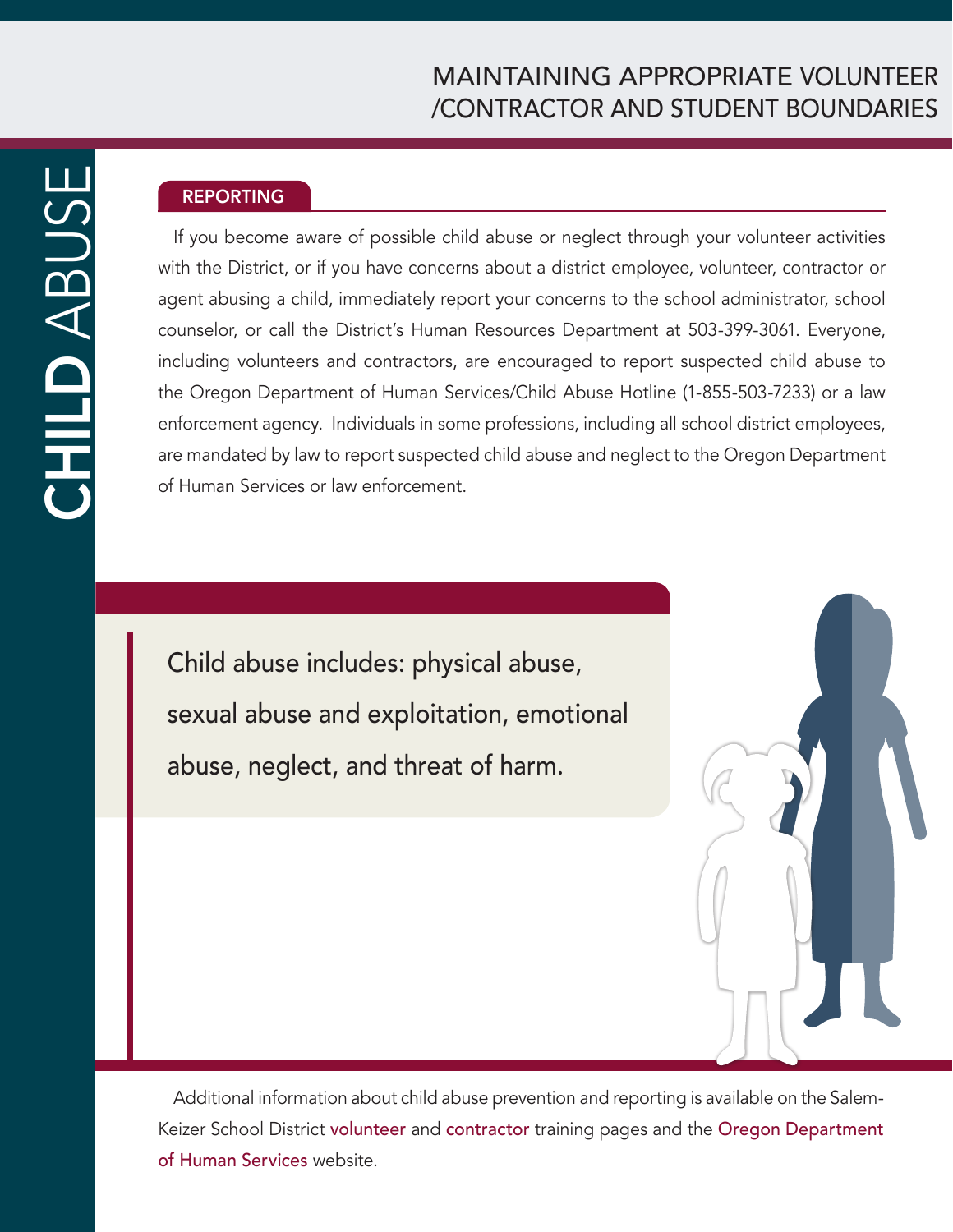#### MAINTAINING APPROPRIATE VOLUNTEER /CONTRACTOR AND STUDENT BOUNDARIES

SEXUAL CONDUCT **SEXUAL CONDUCT** 

AS DEFINED IN OREGON REVISED STATUTE 339.370, sexual conduct includes any verbal or physical conduct or verbal, written, or electronic communications by a school district employee, a contractor, an agent, or a volunteer that involve a student and that are: sexual advances or requests for sexual favors directed toward the student or; of a sexual nature that are directed toward the student or that have the effect of unreasonably interfering with the student's educational performance, or of creating an intimidating, hostile educational environment.

Sexual conduct does not include touching or other physical contact that is necessitated by the nature of the school district employee's job duties or by the services required to be provided by the contractor, agent or volunteer and for which there is no sexual intent; or verbal, written or electronic communications that are provided as part of the education program that meets state educational standards or District policy.

The definition of sexual conduct does not apply to conduct or communications by current K-12 students who work, contract or volunteer for the Salem-Keizer School District and are in a consensual relationship with another K-12 student as long as the conduct does not create an intimidating or hostile education environment, and is not prohibited by law, District policies, or any applicable employment agreements.

"Student" is defined as any person who is: in any grade from prekindergarten through grade 12; or twenty-one years of age or younger and receiving educational or related services from an education provider that is not a post-secondary institution of education; or who was previously known as a student by the person engaging in sexual conduct and who left school or graduated from high school within 90 days prior to the sexual conduct.

#### REPORTING

If you become aware of possible sexual conduct or inappropriate boundaries by a district employee, volunteer, contractor or agent towards a student, immediately report your concerns to the school administrator, school counselor, or call the District's Human Resources Department at 503-399-3061.